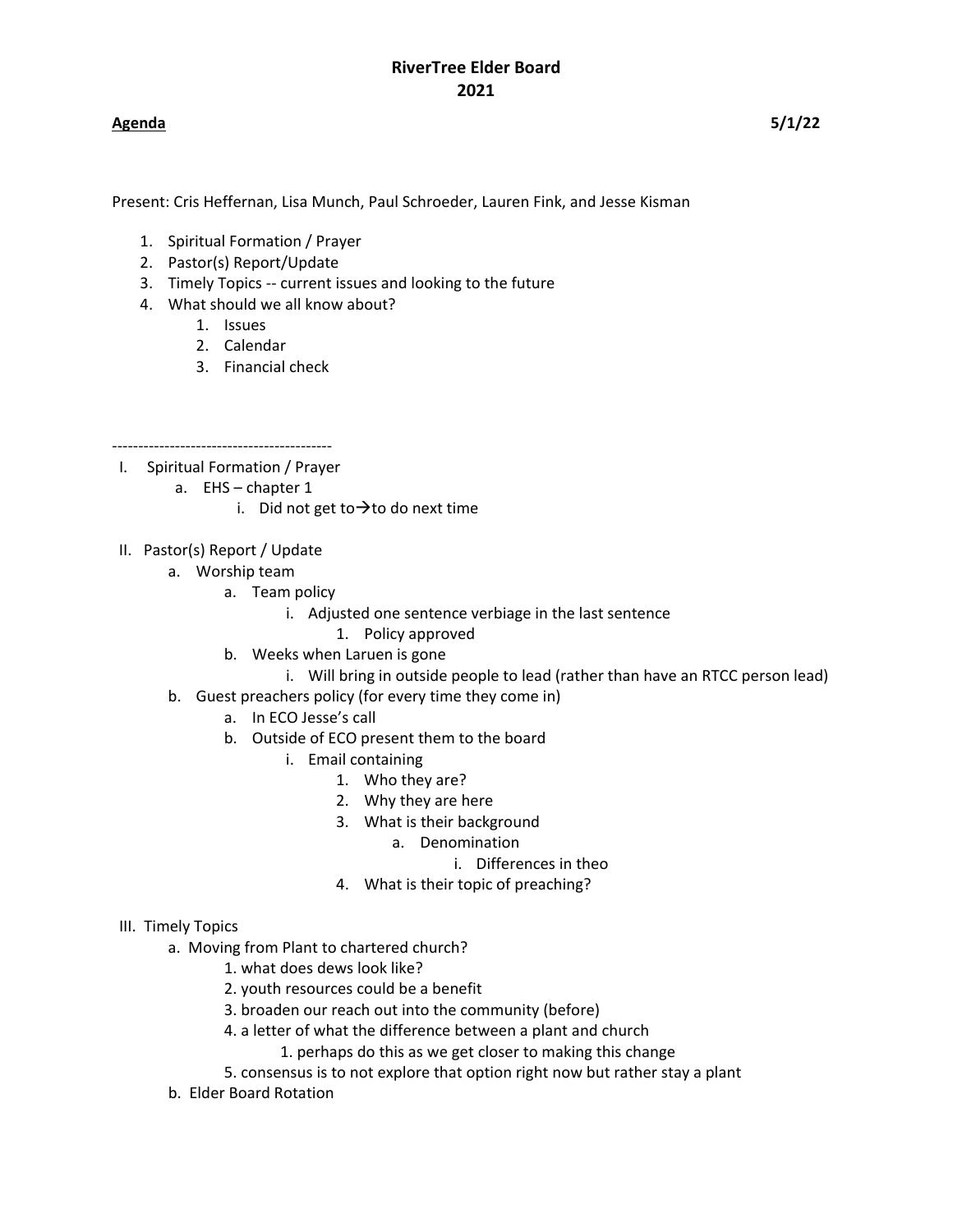# **RiverTree Elder Board 2021**

- 1. keep the same policy as last time (EB acts as nominating committee)
	- a. rather than have a full open nomination/vote of members
- 2. come with a person to nominate and discuss for next time
- 3. and Jesse will talk with each elder in person about staying on or rotating off this year
- IV. What should we all know about?
	- a. Issues?
	- b. Calendar
	- c. Financial Check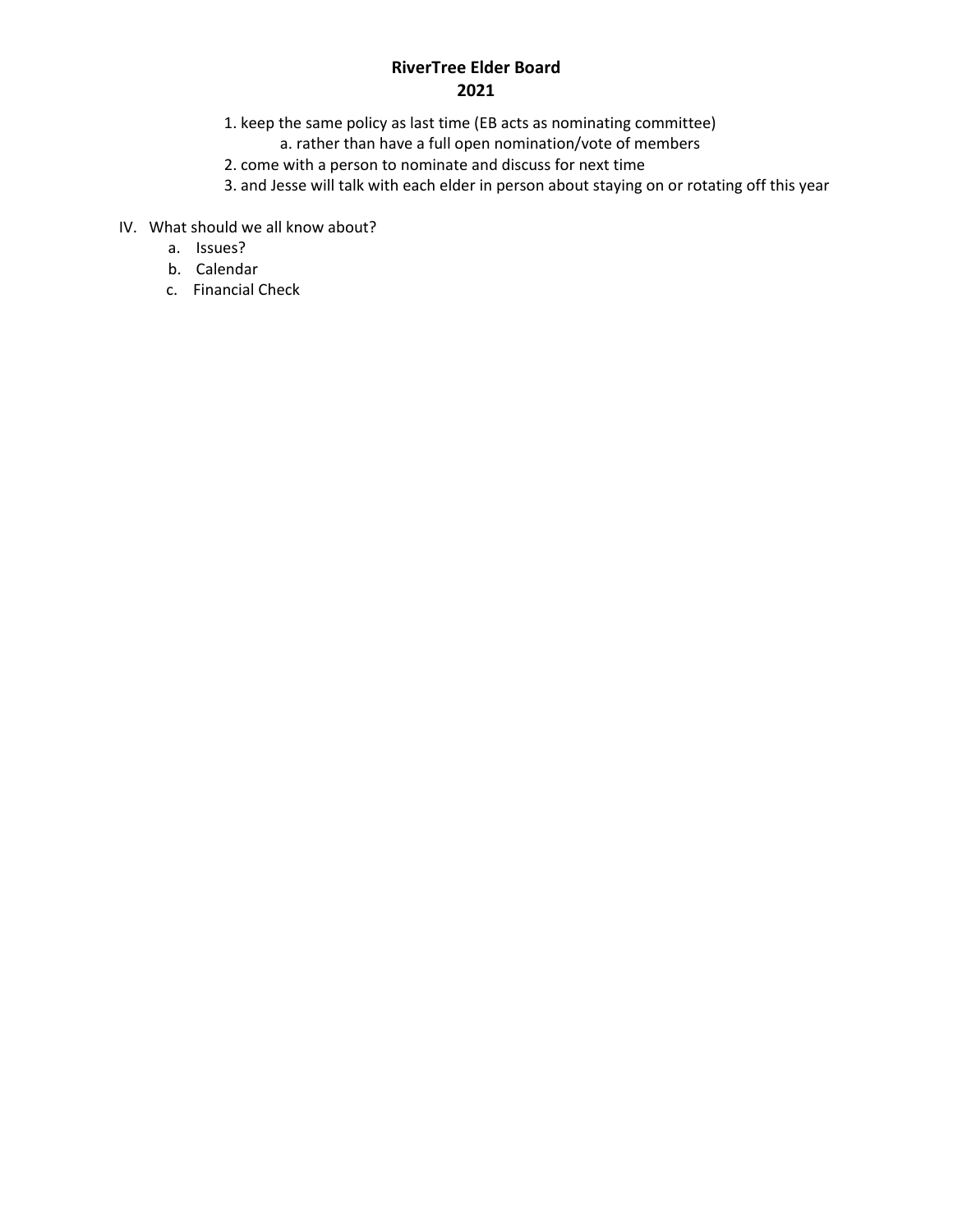**Agenda 2/13/22**

Present: Cris Heffernan, Lisa Munch, Paul Schroeder, and Jesse Kisman

- 5. Spiritual Formation / Prayer
- 6. Pastor(s) Report/Update
- 7. Timely Topics -- current issues and looking to the future
- 8. What should we all know about?
	- 1. Issues
	- 2. Calendar
	- 3. Financial check
- 
- I. Spiritual Formation / Prayer
	- a. Discuss Chapter 1 in Emotionally Healthy Spirituality bump to next time
- II. Pastor(s) Report / Update
	- c. Family life Director Job description
		- a. Address
			- i. Size of church
			- ii. Grammatical issues
		- b. Send it to family group for approval and then get it posted
	- d. Good Friday (outside?)
		- a. Outside approved (check for views)
			- i. Then make reservations
		- b. Will make reservations soon (and for summer services in park)
			- i. Check on the construction schedule on NBP
			- ii. Reber park?
			- iii. Make reservations for a few this summer
	- e. ordination update
		- a. housing and terms of call
			- i. approved Jesse's proposed housing
			- ii. presb approved terms of call
				- 1. will have to reevaluate if we have to retirement match
		- b. clerk of session?
			- i. Cris H. volunteered (approved by board)
	- d. missional activities
		- 1. Bourbon, Beer, and Bible
			- a. Set for next week
		- 2. Divorce Care Class
			- a. Hope to get it off the ground for fall  $\rightarrow$  getting the family ministry in place is super important for this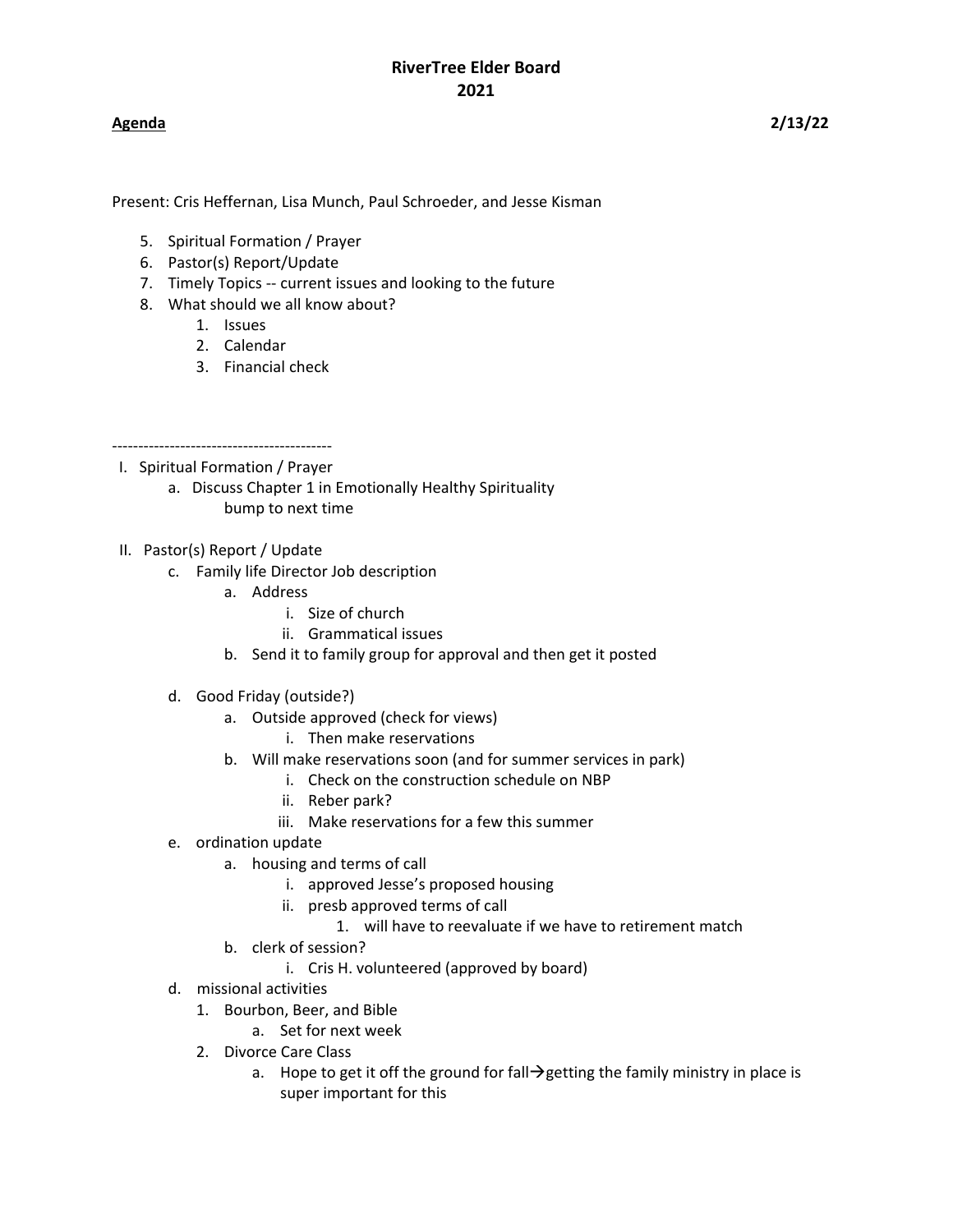### **RiverTree Elder Board 2021**

- 3. Mary Culver Home
	- a. Evaluate jointed service later in the year
- 4. Add to list
	- a. Kathy's mission class
		- i. Jesse will follow up on with her to see how interest is
	- b. Summer student camp
		- i. Want to have it go  $\rightarrow$  start working on schedule now
	- c. Parent teacher conferences activities for kids while things are going
		- i. Possible way to partner with Woerther
- e. Jesse's schedule for rest of the year
	- 1. May 26-30 (a Sunday)
		- Approved
	- 2. July 3-9 (not miss a Sunday) Approved
- III. Timely Topics
	- a. community involvement (two ideas from everyone)
		- 1. discussed some above (but got bumped to next meeting for time sake)
- IV. What should we all know about?
	- c. Issues?
	- d. Calendar
		- a. Check with life groups to see who will be here (over  $4<sup>th</sup>$  of July weekend)
			- i. Outdoor bbq?
	- c. Financial Check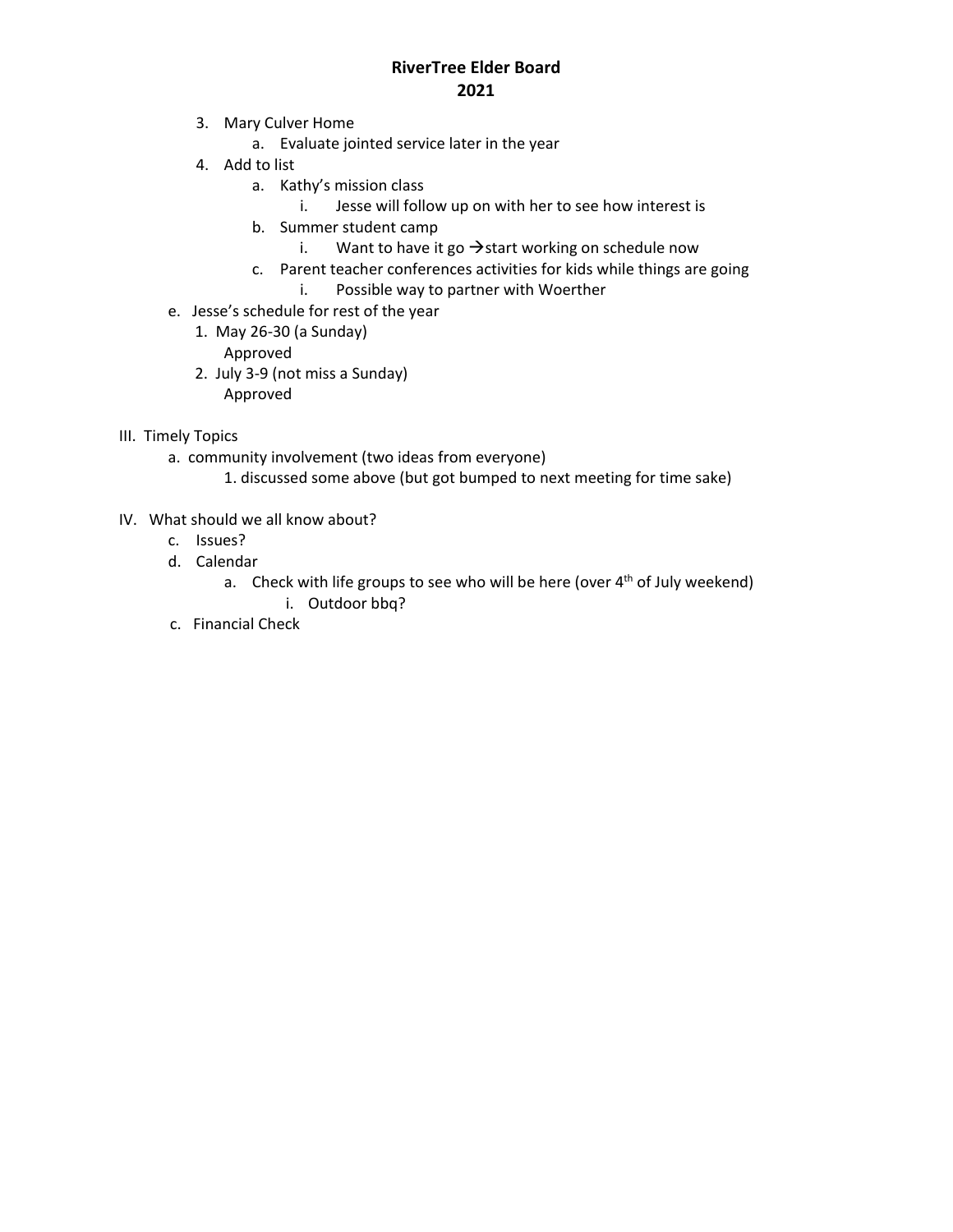**Agenda 12/12/21**

Present: Cris Heffernan, Lisa Munch, Paul Schroeder, and Jesse Kisman

- 9. Spiritual Formation / Prayer
- 10. Pastor(s) Report/Update
- 11. Timely Topics -- current issues and looking to the future
- 12. What should we all know about?
	- 1. Issues
	- 2. Calendar
	- 3. Financial check

------------------------------------------ I. Spiritual Formation / Prayer

- a. How is everyone's Advent progressing?
- b. What are you doing to prep your hearts for Christmas?
- II. Pastor(s) Report / Update
	- f. Student Director Job Posting
		- a. Revamp it to a family ministry position
	- b. SMS Trivia

1. \$300 dollar level—approved

c. Christmas Eve

1. 400pm at Laf

- d. ordination update
- e. missional activities
	- 5. Bourbon, Beer, and Bible
		- a. On deck for jan/feb
	- 6. Divorce care class
		- a. Temporary hire?
		- b. Check Ballwin pt?
		- c. Look at sept?
			- i. yes
		- d. Promotion?
		- e. Check in with Mandy about the need
	- 7. Mary Culver Home
		- a. Running once a month service there (first Sunday of the month)
		- b. Announce and ask for prayer
- III. Timely Topics
	- a. outline/rough schedule for next year
		- 1. what can we do to get out into the community?

a. everyone come with 2 ideas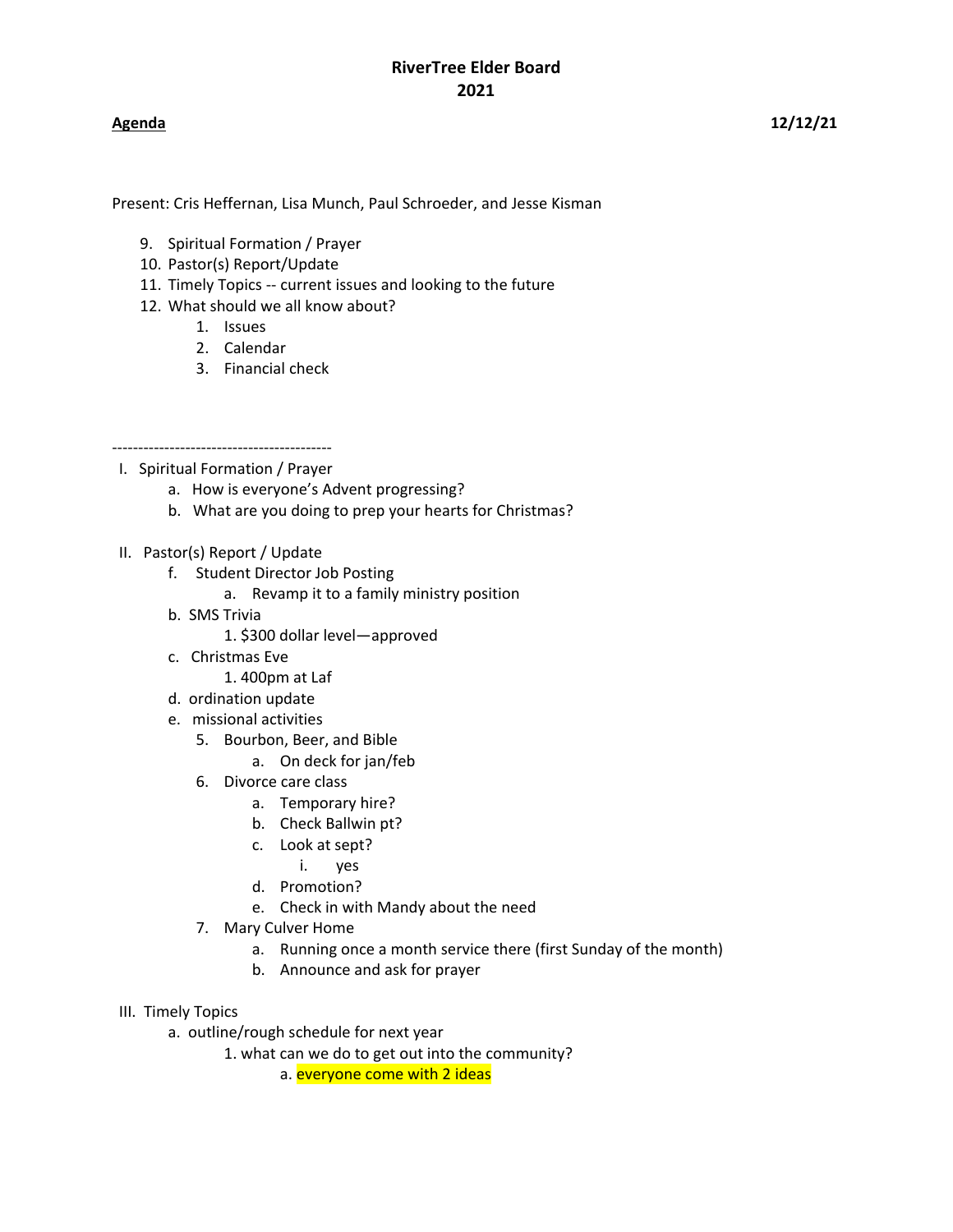**Agenda 10/18/21**

Present: Cris Heffernan, Lisa Munch, Paul Schroeder, Lauren Fink, and Jesse Kisman

- 1. Spiritual Formation / Prayer
- 2. Pastor(s) Report/Update
- 3. Timely Topics -- current issues and looking to the future
- 4. What should we all know about?
	- 1. Issues
	- 2. Calendar
	- 3. Financial check

------------------------------------------

- I. Spiritual Formation / Prayer
	- a. While Shepherd Watch Their Flocks
		- 1) do section 3 for next time
- II. Pastor(s) Report / Update
	- a. Student Director Job Posting
		- a. Forwarded to a few people
		- b. Look to maybe spring internships
		- c. Fill in with monthly events (volunteer RTCC led)
	- b. Vision and Direction of RTCC
		- a. Missional v Traditional???
			- i. Lisa  $\rightarrow$  missional—service Sunday idea (springboard for more)
			- ii. Cris  $\rightarrow$  Missional
			- iii. Paul  $\rightarrow$  how can we continue to show that Jesus did this?
			- iv. All in favor of staying with the missional model
			- v. January series on what it means to be missional
		- 1. Lisa M. Opening Statements
			- a. Mostly covered in section about missional v traditional
			- b. Jesse Tree ordainments
				- i. RTCC set (one time) via social media
	- c. Small things
		- 1. Christmas Eve (approved to do)
			- a. Ballwin PT (2)
			- b. Laf (1)
				- i. Jesse will follow up w/ Kyle
			- c. BPC (3)
		- 2. Blue Christmas (not good reception last year so probably not)
			- a. Virtual if we do it
		- 3. 'Bourbon and Bible' (approved to do)
			- a. Contact B&S
		- 4. Jesse time off in March